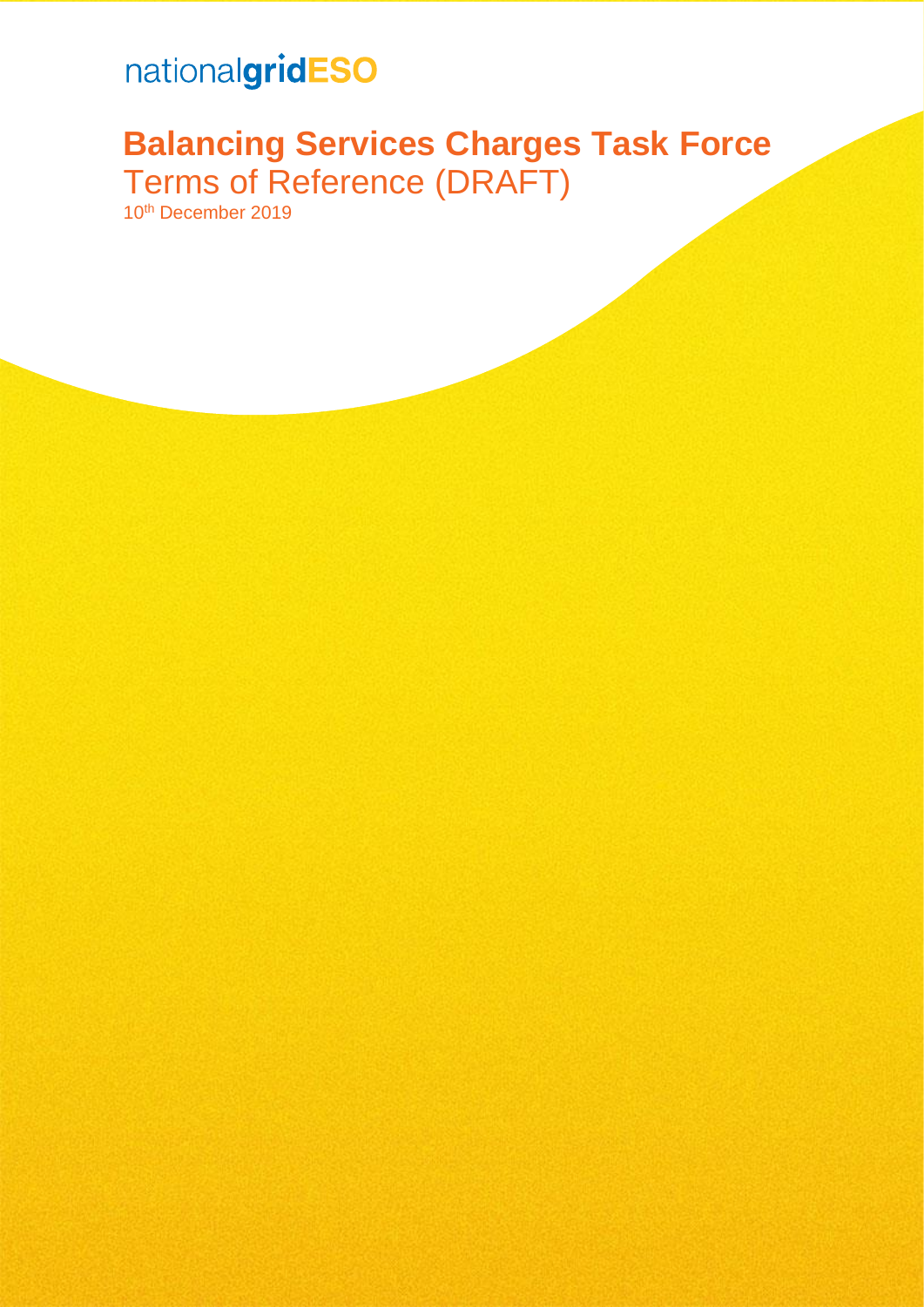## **Terms of Reference (ToR) for the Second Balancing Services Charges Task Force (TF)**

## **1. Introduction**

The Electricity System Operator (ESO) recovers the cost of operating the transmission system through Balancing Services Use of System (BSUoS) Charges. Following the conclusions of the [first BSUoS TF](http://www.chargingfutures.com/charging-reforms/task-forces/balancing-services-charges-task-force/what-is-the-balancing-services-charges-task-force/) (i.e. that BSUoS should be treated on a cost recovery basis) and the publication of Ofgem's [Targeted Charging Review \(TCR\)](https://www.ofgem.gov.uk/publications-and-updates/targeted-charging-review-decision-and-impact-assessment) decision on the recovery of residual charges for transmission and distribution, it is now right to consider how to most appropriately recover BSUoS charges under the TCR principles and from whom. Notwithstanding Ofgem's TCR decision to charge BSUoS to suppliers on a gross demand basis the TF should consider:

- Who should pay BSUoS charges;
- How BSUoS charges should be recovered, and;
- How to best apply the TCR principles of
	- o Reducing harmful distortions
	- o Practicality and Proportionality, and;
	- o Fairness

The aim of the TF will be to produce a report satisfying the criteria identified within Paragraph 2. It is expected that this report will lead to changes that will create a sustainable methodology for the recovery of balancing services charges.

### **2. Scope**

- a) In accordance with the timetable identified in Paragraph 8, through the leadership of the TF Chair and being mindful of the [TF launch statement,](https://www.ofgem.gov.uk/system/files/docs/2019/11/open_letter_on_the_balancing_services_charges_taskforce.pdf) the Balancing Services Charges TF will complete the following deliverables:
	- i. Consideration and assessment based recommendation as to **who** should pay balancing services charges.
	- ii. Investigation and recommendation for **recovering** balancing services charges, including collection methodology and frequency.
	- iii. Produce an **interim report** providing detailed reasoning and any relevant analysis behind the initial conclusions.
	- iv. **Consult** on the interim report providing opportunity for stakeholder comment.
	- v. Issue a **final report** including consideration of stakeholder consultation responses providing a final recommendation on who should pay, the design of balancing services charges and potential timescales for implementation.
- b) This Balancing Services Charges TF will use reasonable endeavours not to duplicate the work of workgroups under the code modification development process. Where there is potential for overlap, the Secretariat will ensure that the TF is updated.

### **3. Chair**

The TF will be chaired by the ESO. The TF Chair may nominate a deputy to chair the meeting in their absence.

The Chair will provide leadership to the TF and will be responsible for ensuring that each meeting is conducted in accordance with the ToR and in an orderly and efficient manner. The Chair will ensure that all TF Members are able to contribute their views to the TF. The Chair will coordinate with the Secretariat to ensure that appropriate policies and procedures are in place for the effective management of the TF.

The Chair will ensure that regular updates are provided to Ofgem on the progress of emerging conclusions of the TF.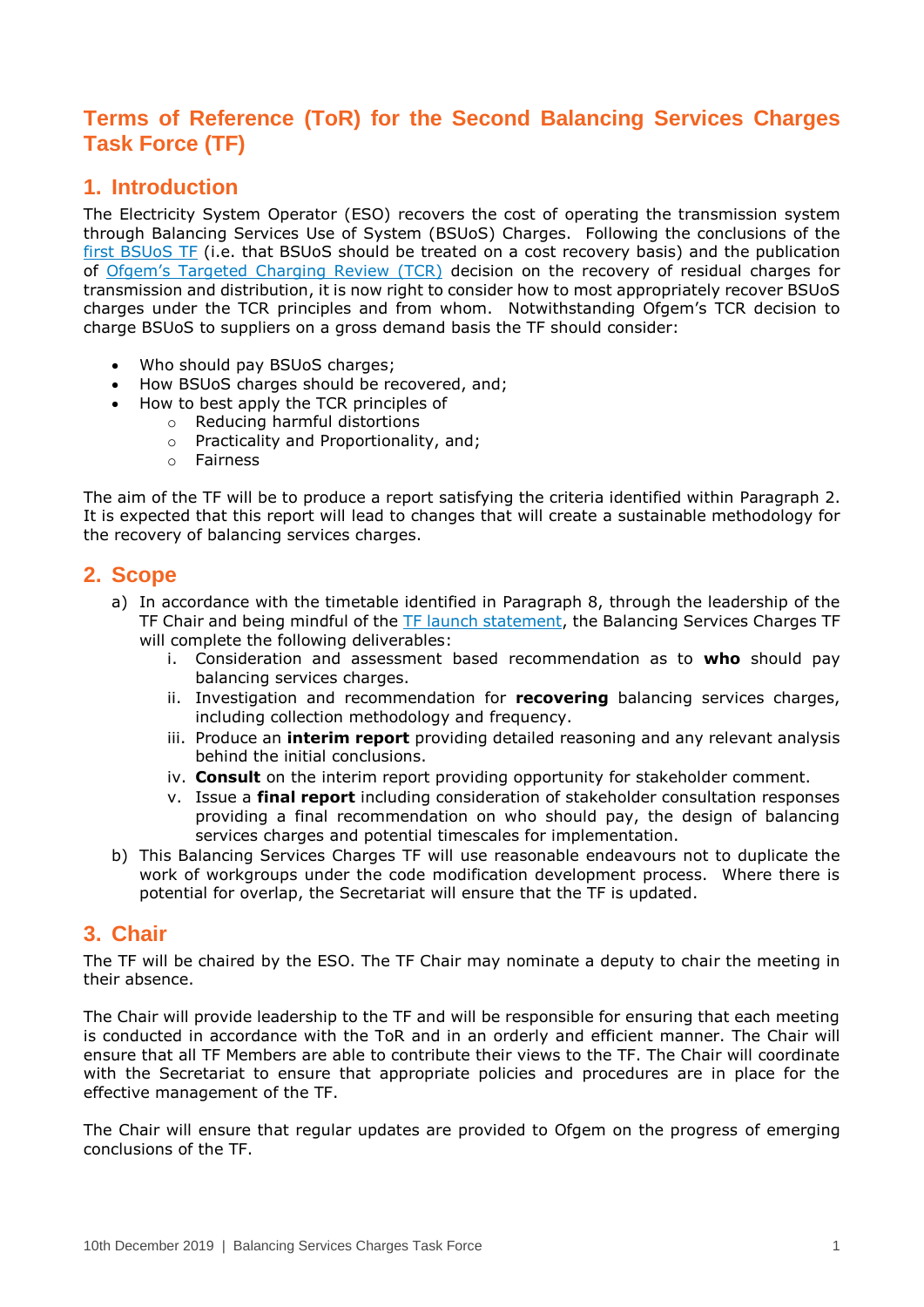## **4. Membership**

## *TF members*

Membership (including any alternate members) will be drawn from members of the Charging Futures distribution list as it stood on the 2<sup>nd</sup> December 2019. The ESO will send an email inviting those on the Charging Futures distribution list to indicate whether they wish to be considered for membership of the TF. The ESO will select membership from those volunteers taking into account the need for a representative range of industry views.

Depending on the level of interest, the ESO, in discussion with Ofgem, may limit the number of TF Members from each representative group to facilitate productive meetings and in-depth discussion.

If a TF Member is unable to attend a meeting, an alternate will be selected from the list of those who applied to the TF and this will be agreed by the parties or through a nomination by the Chair.

Ofgem and the ESO (in addition to the Chair) will each provide at least one member to the TF.

TF Members will:

- a) have relevant expertise and experience in the current BSUoS charging methodologies and the principles and conclusions of Ofgem's TCR;
- b) be committed to making improvements and delivering benefits to consumers through more efficient charging arrangements;
- c) be available to attend all meetings and engage more widely with industry in line with a TF communication and engagement plan;
- d) be able to work collaboratively with other industry participants that may have different views and seek to find consensus, where possible;
- e) actively contribute towards the work of the TF outside of TF meetings. This will include being responsible for completing tasks (e.g. undertaking analysis) that have been allocated to a Member by the TF and reporting back to TF; and
- f) be expected to contribute towards the milestones outlined in Paragraph 8. For example, collectively TF Members will be expected to support ESO in the drafting of the interim and final reports outlining the conclusions of the TF.

## **5. Secretariat**

The Secretariat role will be undertaken by the ESO.

The Secretariat will:

- a) Provide secretariat services to the TF and the Chair:
	- i. Organise meetings, including booking venues, in consultation with the Chair.
	- ii. Send out meeting invitations.
	- iii. Prepare agendas, minutes and collate other papers.
	- iv. Aim to circulate meeting agendas and supporting documents/papers five working days prior to each meeting according to the timeline in the TF ToR.
	- v. Circulate minutes to TF Members after each meeting.
	- vi. Add agreed meeting documents to the TF section of the Charging Futures website.
	- vii. Maintain membership lists of TF meetings and handle membership applications.
	- viii.Maintain a list of TF actions and send reminders to TF Members to complete actions.
	- ix. Produce and update a project plan (including stakeholder engagement) to allow the TF to deliver its outputs in accordance with the timetable outlined in Paragraph 8.
- b) Manage stakeholder engagement for the TF arrangements:
	- i. Act as first point of contact for stakeholders who wish to contact the TF.
	- ii. Create and maintain a distribution list of TF Members.
- c) Maintain the TF section of the Charging Futures website. The TF section of the Charging Futures website will provide stakeholders with information including: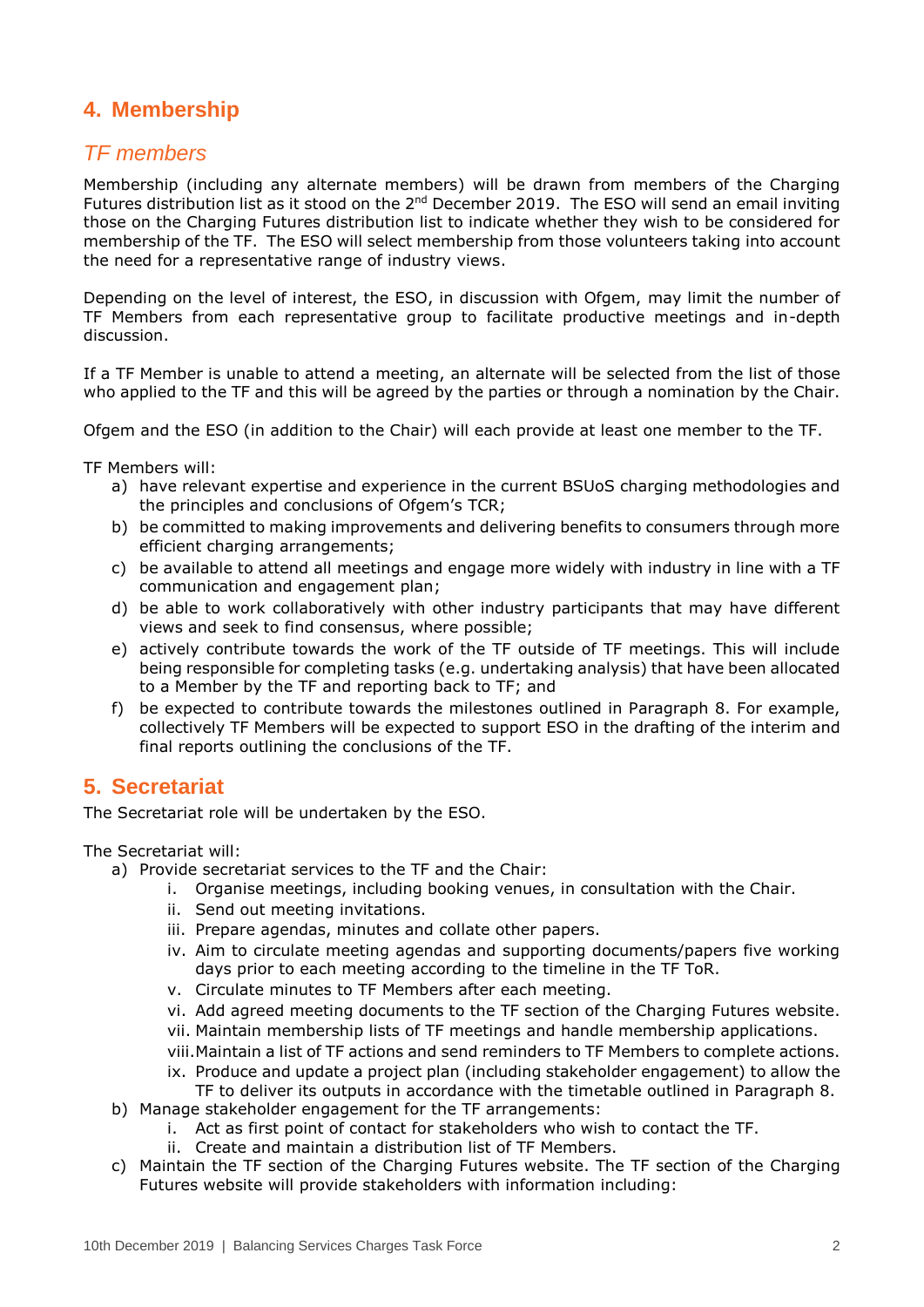- i. Upcoming meeting dates of the TF.
- ii. Membership of the TF.
- iii. Papers and other documents for TF meetings.
- iv. Contact routes for stakeholders wishing to communicate with the TF.
- d) Own a high-quality report on behalf of the TF and collate and publish the interim and final TF reports on behalf of the TF. This will include working with the TF to develop a plan and structure for the interim and final reports, considering the content required for the interim and final reports, developing the interim and final reports working collaboratively with the TF, developing a plan in respect of engaging and consulting on the interim report, etc.

## **6. Reporting and output**

The TF will provide regular reports and updates via Charging Futures (including the Charging Futures Forum) on its work and progress. The TF will also be required to keep wider industry updated on its work through the regular publication of all agreed TF documentation. (Documents that a party asks not be circulated or documents that are only available in draft form do not need to be published.)

The TF will be required to provide a report to Charging Futures and Ofgem. The report will provide the outputs identified in Paragraph 8, in the timescales outlined.

The TF will need to remain mindful throughout of other work which may interact with the reporting and output of the TF, as well as applicable code objectives and any wider statutory obligations.

### **7. Meetings**

The first meeting of this TF will be held late January 2020. The TF meetings will be face-to-face; however, the TF can decide to meet via alternative methods (e.g. teleconference).

Meetings of this TF will be held on a regular basis, twice monthly in the first instance. Meeting frequency will be reviewed on a regular basis, as decided by the Chair, in consultation with the TF members, as appropriate.

## **8. Timetable**

The TF reports to the Charging Futures Forum and Ofgem should be completed in accordance with the following timetable:

| <b>Deliverable</b>                                                                                                                                                                                                                                                                       | <b>Date</b>                |
|------------------------------------------------------------------------------------------------------------------------------------------------------------------------------------------------------------------------------------------------------------------------------------------|----------------------------|
| Consideration and assessment based recommendation as to who should pay<br>balancing services charges.                                                                                                                                                                                    | January -<br>February 2020 |
| This should be carried out using the aims and principles of the TCR, noting any<br>potential differences between residual charges, which are subject to RIIO price<br>controls, and balancing services charges, which are not.                                                           |                            |
| Investigation and recommendation for recovering balancing services charges,<br>including collection methodology and frequency.                                                                                                                                                           | February -<br>March 2020   |
| This should also be carried out using the aims and principles of the TCR but<br>also consider the implications for the RIIO-2 price control determinations. In<br>particular, the design of BSUoS charges should take into account any additional<br>costs and risk placed upon the ESO. |                            |
| Produce an <b>interim report</b> providing detailed reasoning and any relevant<br>analysis behind the conclusions.                                                                                                                                                                       | April 2020                 |
| <b>Consult</b> on the interim report providing opportunity for stakeholder comment.                                                                                                                                                                                                      | April - May<br>2020        |
| Issue a <b>final report</b> including consideration of stakeholder consultation<br>responses providing a final recommendation on who should pay, the design of<br>balancing services charges and potential timescales for implementation.                                                | June 2020                  |